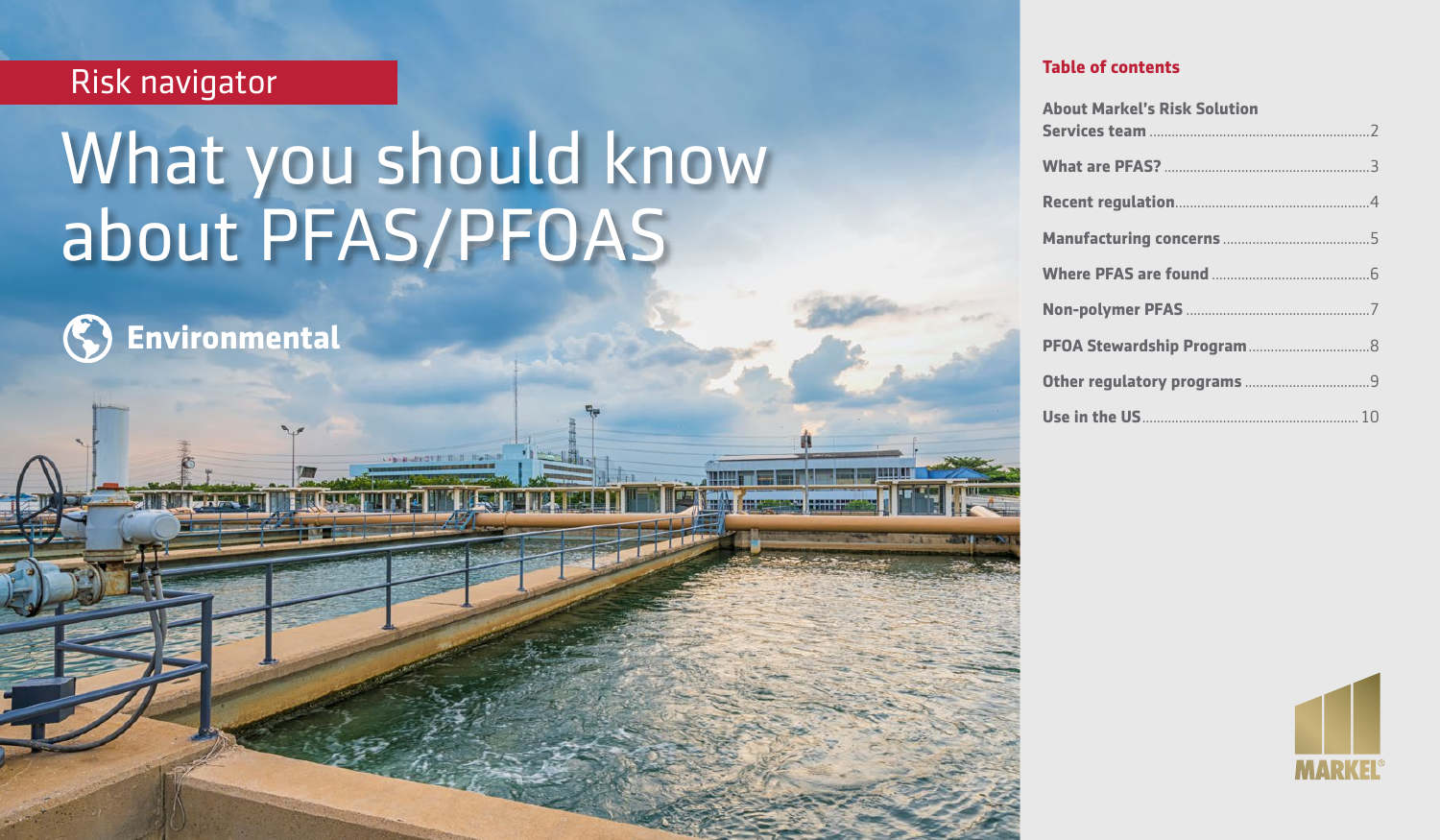#### **About Markel's Risk Solution Services team**

**Risk Solution Services** provides technical insight related to existing and potential insured risk at Markel. The team partners with our customers, claims, and underwriters to educate on both current and future risk trends and supports our clients with a comprehensive offering of risk management solutions.

We do this by engaging with clients, underwriting, and claims teams.

E-mail our team at [risksolutions@markel.com](mailto:risksolutions@markel.com).



This document is intended for general information purposes only, and should not be construed as advice or opinions on any specific facts or circumstances. The content of this document is made available on an "as is" basis, without warranty of any kind. This document can't be assumed to contain every acceptable safety and compliance procedures or that additional procedures might not be appropriate under the circumstances. Markel does not guarantee that this information is or can be relied on for compliance with any law or regulation, assurance against preventable losses, or freedom from legal liability. This publication is not intended to be legal, underwriting, or any other type of professional advice. Persons requiring advice should consult an independent adviser. Markel does not guarantee any particular outcome and makes no commitment to update any information herein, or remove any items that are no longer accurate or complete. Furthermore, Markel does not assume any liability to any person or organization for loss of damage caused by or resulting from any reliance placed on that content.

\*Markel Specialty is a business division of Markel Service, Incorporated, the underwriting manager for the Markel affiliated insurance companies.

© 2020 Markel Service, Incorporated. All rights reserved.

Page 2 of 10

| <b>About Markel's Risk Solution</b> |  |
|-------------------------------------|--|
|                                     |  |
|                                     |  |
|                                     |  |
|                                     |  |
|                                     |  |
|                                     |  |
|                                     |  |
|                                     |  |

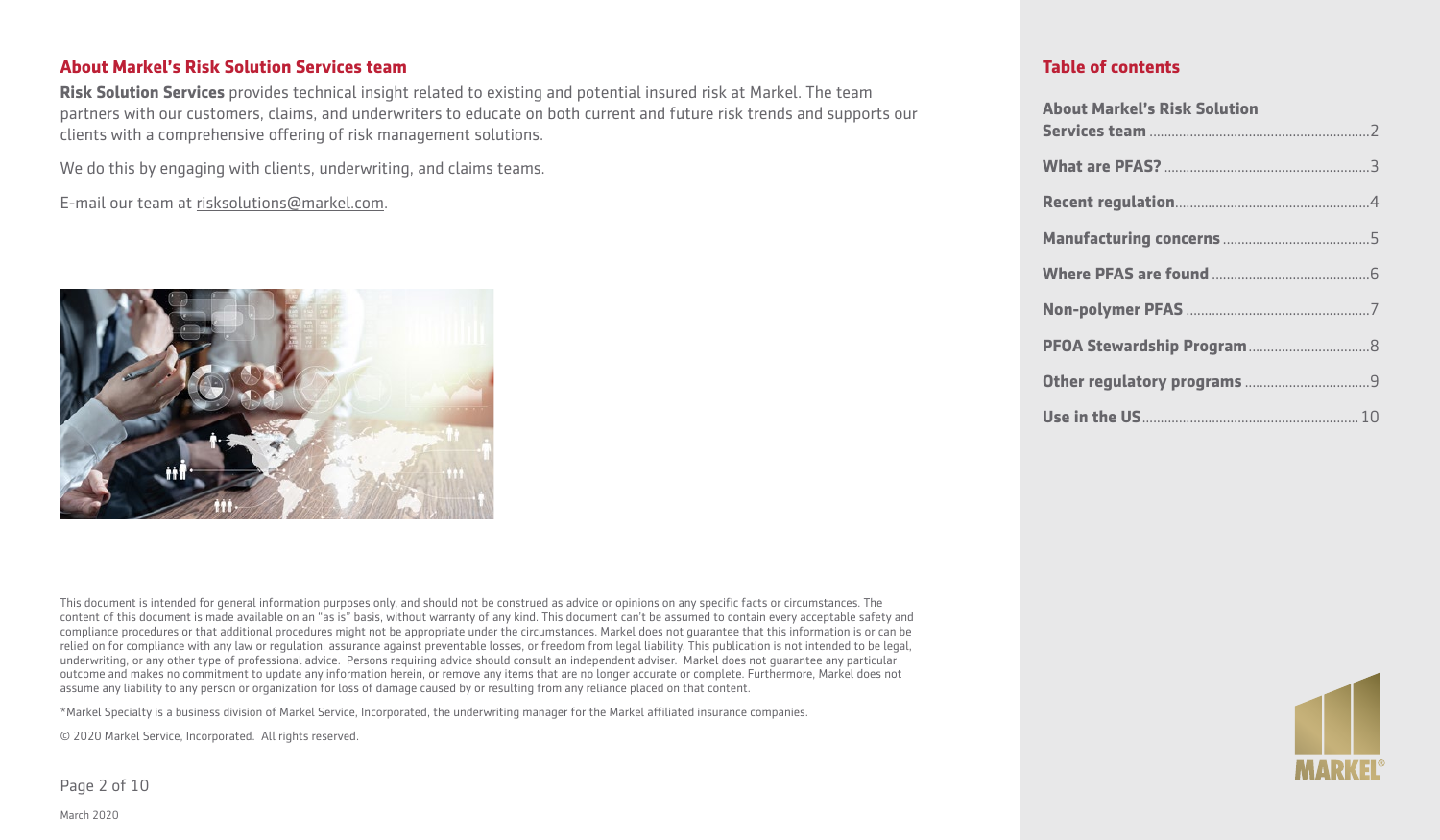March 2020

### **What are PFAS?**

PFAS (per- and polyfluoroalkyl substances) also commonly referred to as perfluorinated chemicals (PFCs) includes a large universe of substances with different properties, including gases, liquids, surfactants, and solid material high-molecular weight polymers. Non-polymer perfluoroalkyl (PFAS) substances are the primary focus of this guide though other related chemicals are mentioned for clarity as concerns have been raised about them due to them being found in drinking water systems, their mobility, their persistence in the environment; and the fact that they have toxic properties.

Primary concern is with "long-chain PFASs" and their subcategories perfluoroalkyl carboxylic acids (PFCAs) and perfluoroalkane sulbonates (PFSAs), including both perfluorohesane sulfonic acid (PFHxS) and perfluorooctane sulfonic acid (PFOS).

| <b>About Markel's Risk Solution</b> |  |
|-------------------------------------|--|
|                                     |  |
|                                     |  |
|                                     |  |
|                                     |  |
|                                     |  |
|                                     |  |
|                                     |  |
|                                     |  |

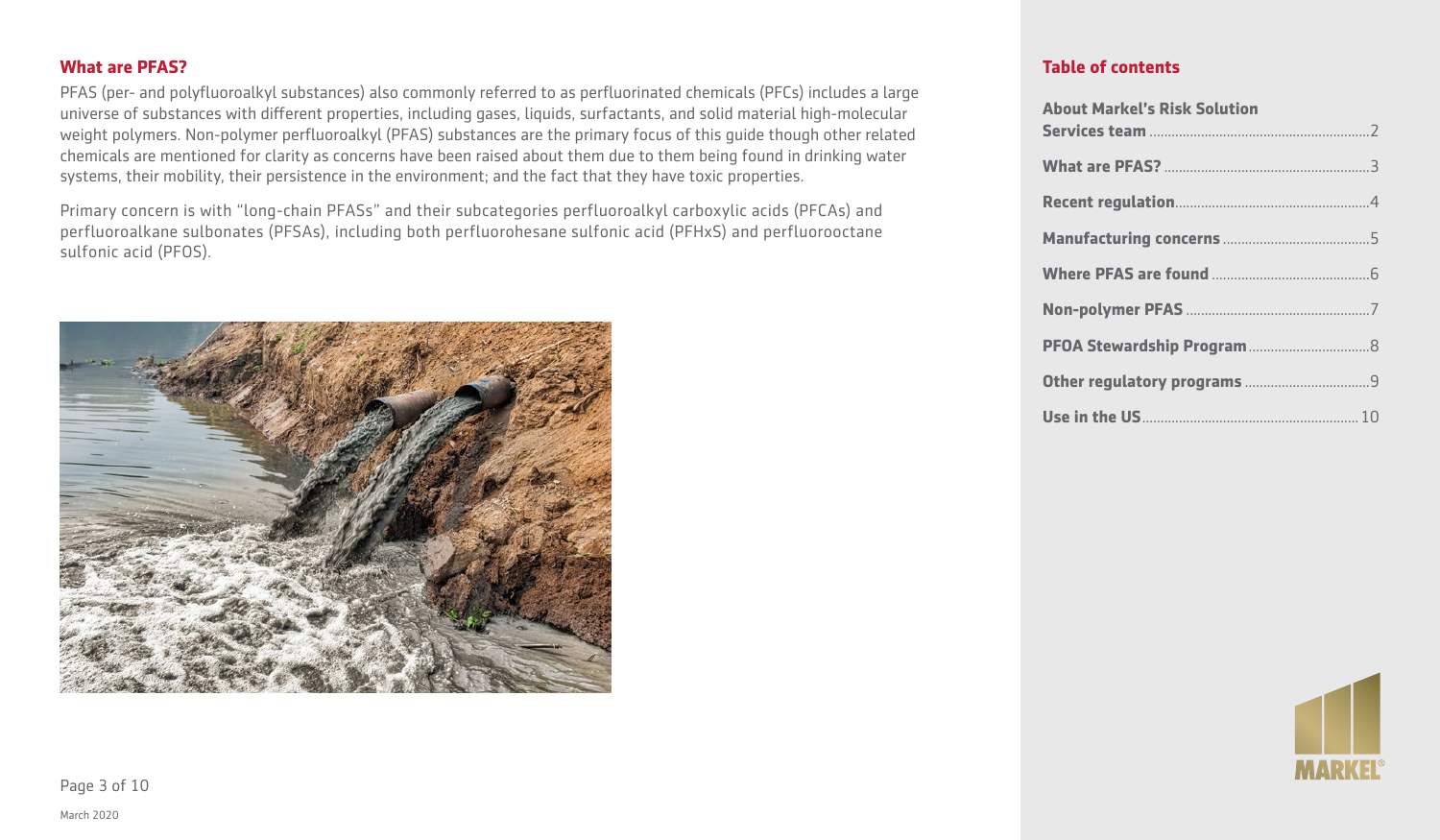March 2020 Page 4 of 10

#### **Recent regulation**

The Toxic Substances Control Act (TSCA) regulates PFAS and the US EPA has issued Significant New Use Rules (SNURs) for over 250 chemically-related PFAS and PFOS. These SNURs place significant restrictions on the use and import of PFAS; however, there are exceptions by use, by import, and there is no total ban.

As of January 1, 2020, through the National Defense Authorization Act (NDAA), the Toxic Release Inventory under Section 313 of the Emergency Planning and Community Right-to-Know Act (EPCRA) has added an additional 160 per and polyfluoroalkyl substances to their list of chemicals. Reporting is now required for these substances, due July 1, 2021, for the 2020 reporting year, using a reporting threshold of 100 pounds for each listed PFA/PFOA. List of PFAS Added to TRI by NDAA.

In the US, regulatory interest in PFAS started in the early 2000s principally with 3M products, additives, and chemicals. To date, interest has mainly focused on PFAS subcategories PFOA (perfluorooctanoic acid, aka C8), PFOS (mentioned above), and similar related compounds. Per- and polyfluoroalkyl substances (PFAS) refer overall to a large group of manmade organic chemicals that include fluorine. Both Perfluorinated chemicals and Polyfluorinated chemicals are subsets.

#### **Table of contents**

**About Markel's Risk Solution** 

| ADOUL MAIRELS RISK SOLULIOII |  |
|------------------------------|--|
|                              |  |
|                              |  |
|                              |  |
|                              |  |
|                              |  |
|                              |  |
|                              |  |
|                              |  |



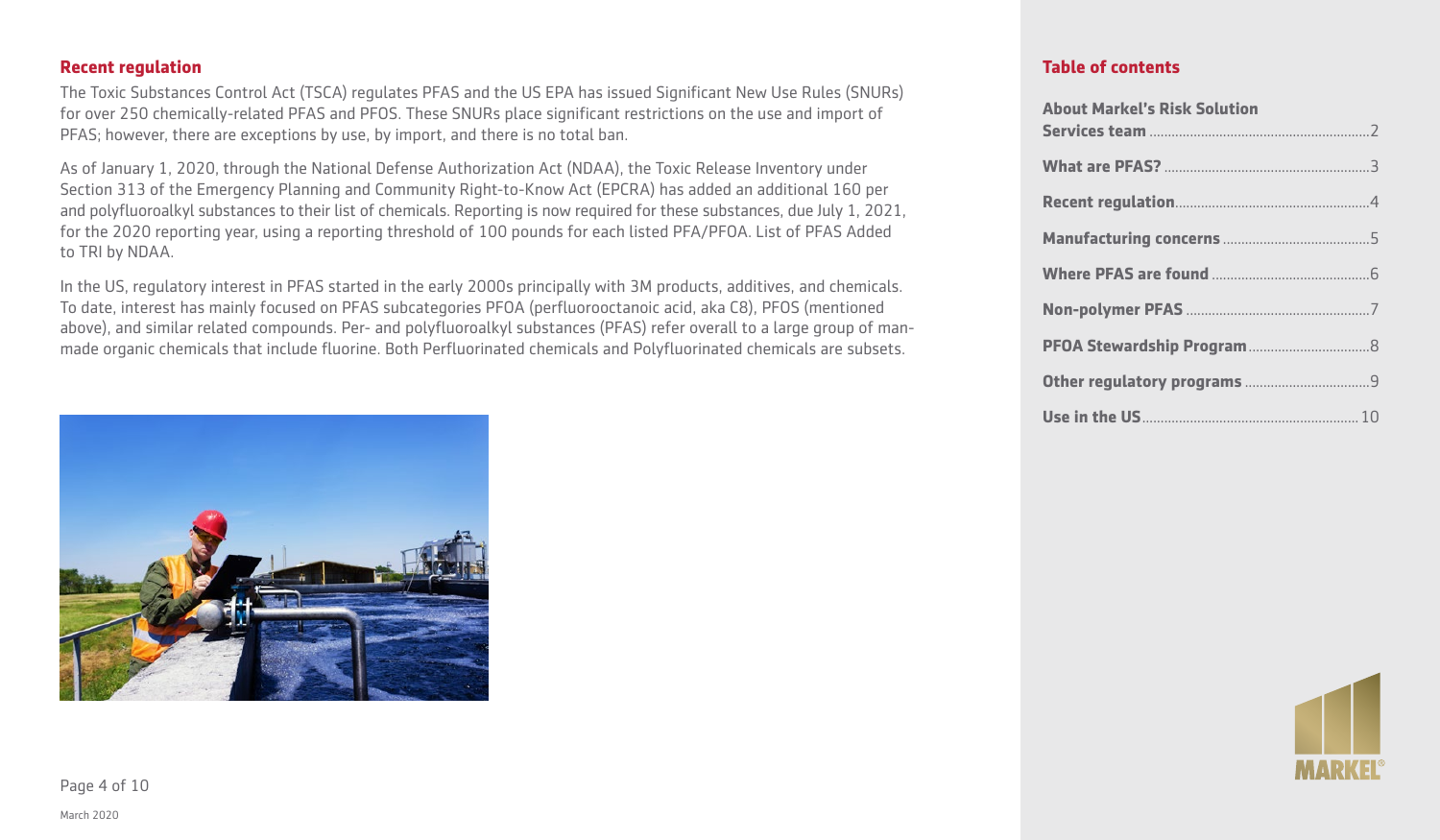March 2020

#### **Manufacturing concerns**

Major US PFOA manufacturers eliminated or reduced the manufacture of PFOA and many precursors by 2015, and in 2016, the US Environmental Protection Agency developed a drinking water Lifetime Health Advisory of 70 nanograms per liter (or parts per trillion) of PFOA, PFOS, or both. Since 2016, numerous states have also developed drinking water guidelines for PFAA. However, these range in basis of toxicity, as well as concentration. 3M also was included in a voluntary phase out of PFOS that took place between 2000 and 2002.

Historically, the Food and Drug Administration (FDA) had authorized the use of long-chain PFAS for specific food-contact uses such as coatings on fast-food wrappers, to-go boxes, and pizza boxes. In 2010, the FDA identified safety concerns and worked with industry to phase out the use of these compounds. In January 2016, the FDA amended their food additive regulations to no longer allow the use of a limited number of specific PFAS compounds as indirect food additives in paper and paperboard components.

A number of chemicals are relevant to the PFAS discussion including:

- 335-67-1 Perfluorooctanoic acid (PFOA),
- 1763-23-1, Perfluorooctane sulfonate (PFOS)
- 375-85-9, Perfluoroheptanoic acid (PFHpA)
- 108427-53-8, Perfluorohexane sulfonate (PFHxS)
- 375-95-1, Perfluorononanoic acid (PFNA)



| <b>About Markel's Risk Solution</b> |  |
|-------------------------------------|--|
|                                     |  |
|                                     |  |
|                                     |  |
|                                     |  |
|                                     |  |
|                                     |  |
|                                     |  |
|                                     |  |

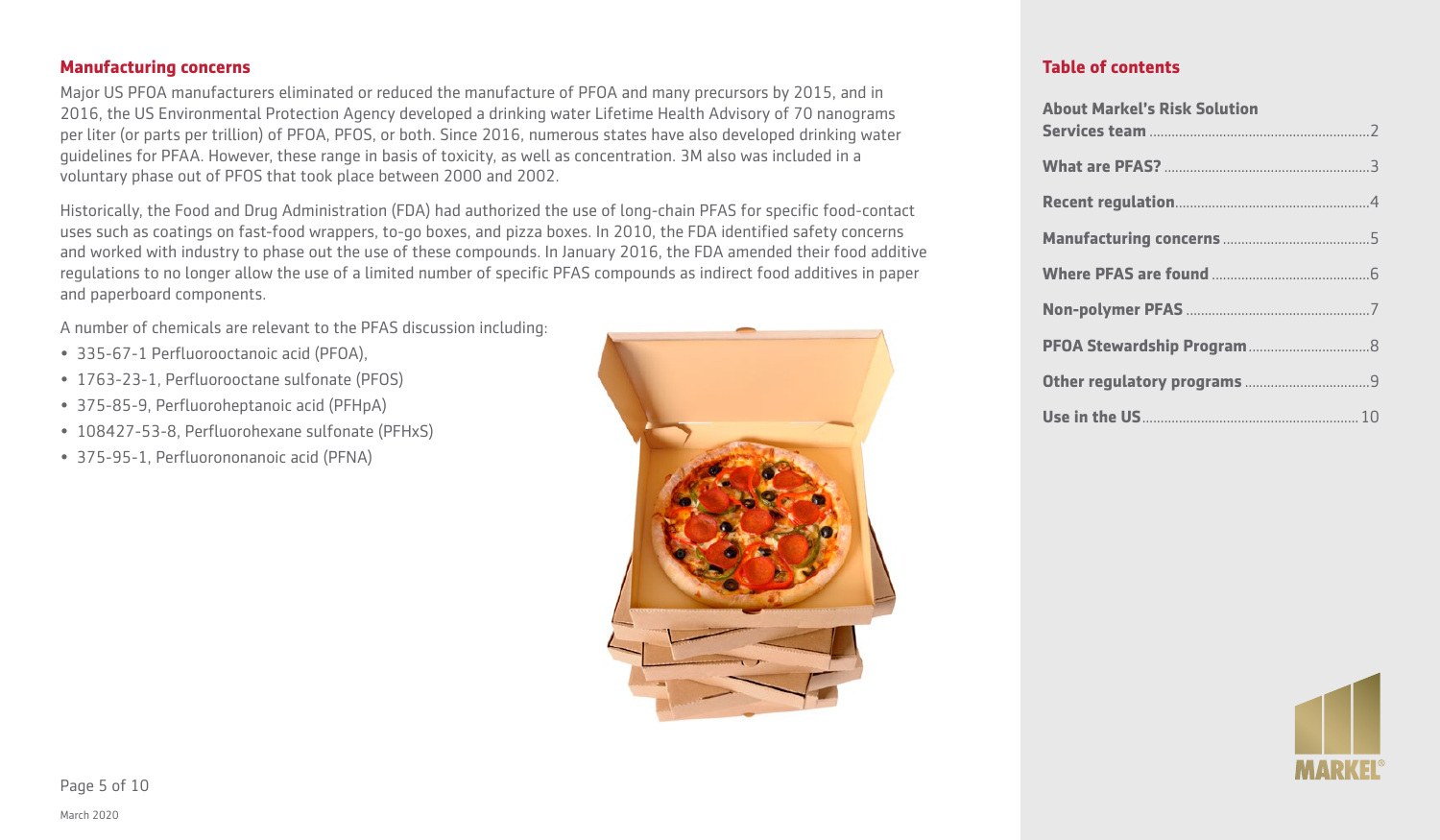#### **Where PFAS are found**

PFAS can be found in:

- **Food** packaged in PFAS-containing materials, processed with equipment that used PFAS, or grown in PFAScontaminated soil or water.
- **Commercial household products**, including stain- and water-repellent fabrics, nonstick products (e.g., Teflon), polishes, waxes, paints, cleaning products, and fire-fighting foams (a major source of groundwater contamination at airports and military bases where firefighting training occurs).
- **Workplace**, including production facilities or industries (e.g., chrome plating, electronics manufacturing, or oil recovery) that use PFAS.
- **Drinking water**, typically localized and associated with a specific facility (e.g., manufacturer, landfill, wastewater treatment plant, firefighter training facility).
- **Living organisms**, including fish, animals and humans, where PFAS have the ability to build up and persist over time.



#### **Table of contents**

| <b>About Markel's Risk Solution</b> |  |
|-------------------------------------|--|
|                                     |  |
|                                     |  |
|                                     |  |
|                                     |  |
|                                     |  |
|                                     |  |
|                                     |  |
|                                     |  |



Page 6 of 10

March 2020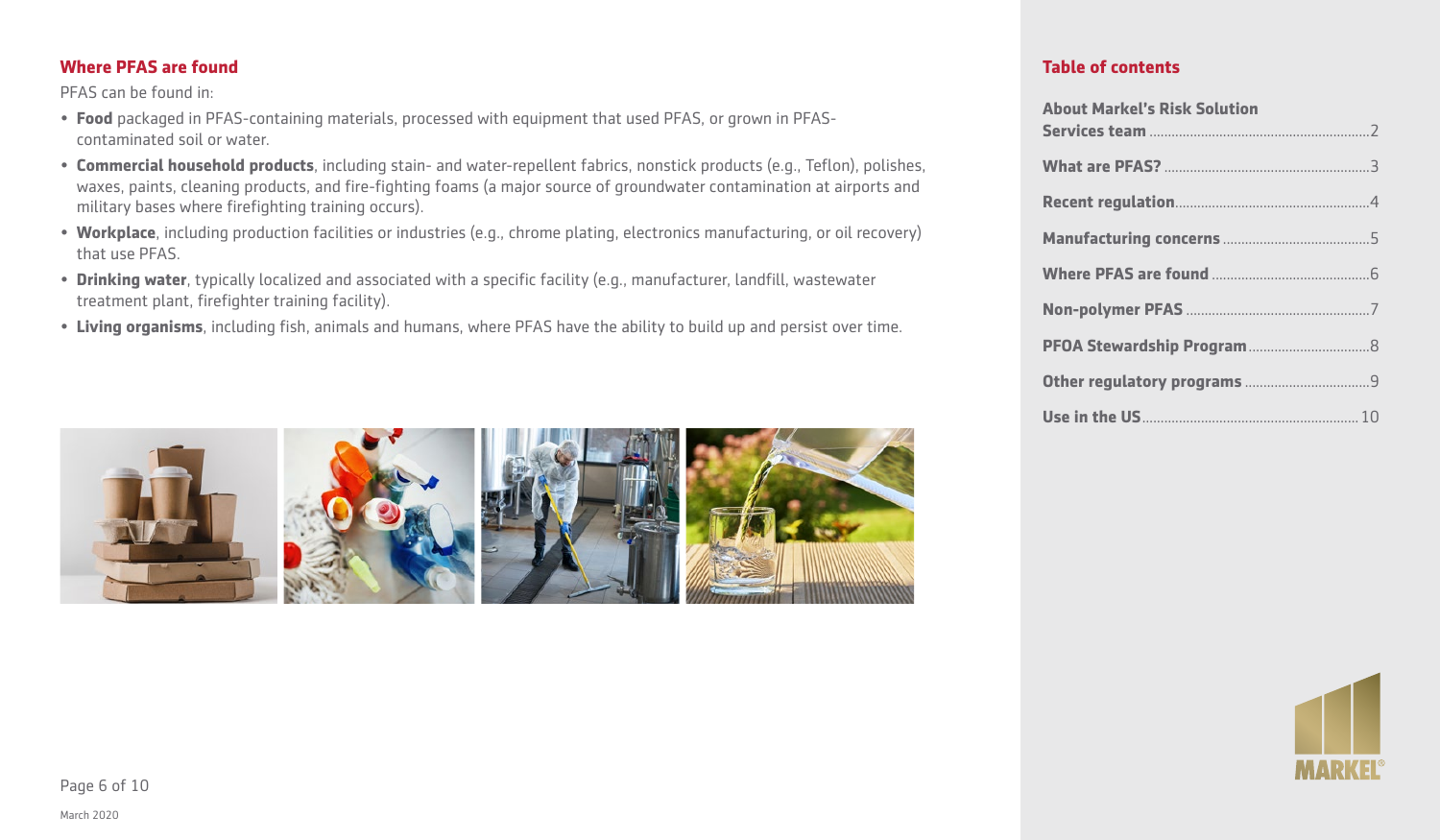#### **Non-polymer PFAS**

Non-polymer PFAS of concern have oil-repelling, water-repelling, and surfactant qualities, and have been used in numerous products. PFAS were manufactured in the US since the 1940s and since that time have been used in coatings for textiles, paper products, and cookware to formulate aqueous film forming foams (AFFF) used in fighting hydrocarbon fires, and in cutting-oil mist suppression. In addition, applications have been noted in the photographic imaging, semiconductor, electronics, automotive, construction, aviation, and aerospace industries.

The subset of non-polymer PFAS compounds, the perfluoroalkyl acids (PFAAs, including carboxylic acids and sulfonic acids), have recently been the focus of further scientific and regulatory scrutiny. A number of the PFAAs are also mobile, persistent, and bioaccumulative, and cannot readily degrade in the environment. PFAS chemicals have been found to be present in environmental media, food, human blood and tissue, and breast milk. People are exposed to PFAS compounds primarily through the ingestion of food, contact with household dust (especially infants and toddlers), and consumer products, occupationally, or through drinking water, ingesting soil, or breathing air. Due to its widespread presence and potential for toxicity, there has been recent public concern and regulatory action.

Numerous non-cancer effects have been noted for specific PFAAs, including effects related to fetal development, reproduction, the thyroid, liver, nervous, and immune systems. Testicular and liver cancers have also been noted with respect to a subset of PFAAs. Generally, longer-chain PFAAs are considered more toxic than shorter-chain compounds.



| <b>About Markel's Risk Solution</b> |  |
|-------------------------------------|--|
|                                     |  |
|                                     |  |
|                                     |  |
|                                     |  |
|                                     |  |
|                                     |  |
|                                     |  |
|                                     |  |



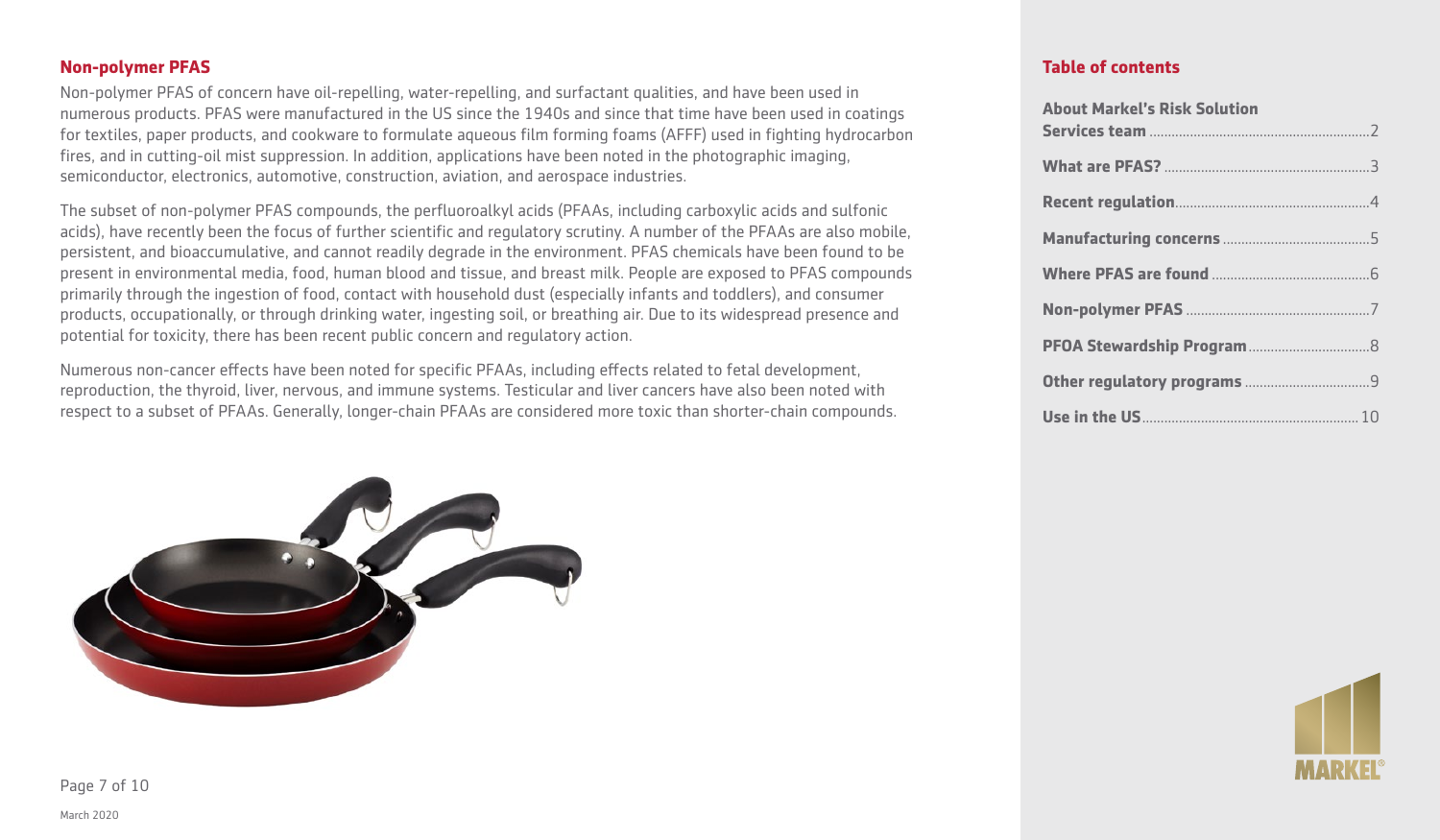#### **PFOA Stewardship Program**

In 2006, EPA invited eight major leading companies in the per- and polyfluoroalkyl substances (PFASs) industry to join in a global stewardship program with two goals:

- To commit to achieve, no later than 2010, a 95 percent reduction, measured from a year 2000 baseline, in both facility emissions to all media of perfluorooctanoic acid (PFOA), precursor chemicals that can break down to PFOA, and related higher homologue chemicals, and product content levels of these chemicals.
- To commit to working toward the elimination of these chemicals from emissions and products by 2015.

All eight companies have met the PFOA Stewardship Program goals. Participating companies included:

- Arkema
- Asahi
- BASF Corporation (successor to Ciba)
- Clariant
- Daikin
- 3M/Dyneon
- DuPont
- Solvay Solexis



Page 8 of 10

| <b>About Markel's Risk Solution</b> |  |
|-------------------------------------|--|
|                                     |  |
|                                     |  |
|                                     |  |
|                                     |  |
|                                     |  |
|                                     |  |
|                                     |  |
|                                     |  |

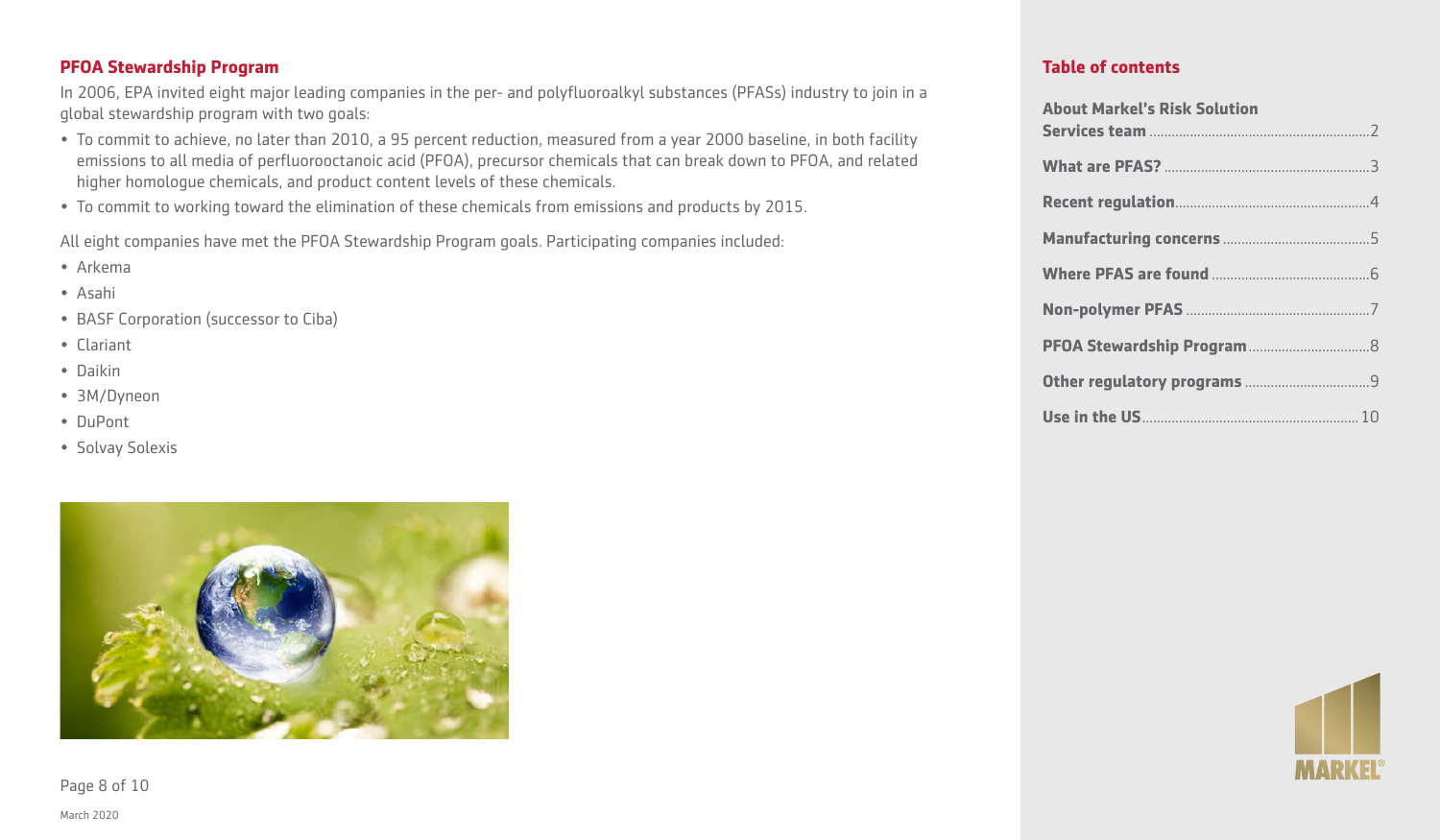#### **Other regulatory programs**

Comprehensive Environmental Response, Compensation, and Liability Act (CERCLA) investigations have started to include PFAS when supported by historical site information or activities. PFAS are not currently regulated under many federal programs; however, states have been addressing PFAS contamination through numerous regulatory programs, including:

- Hazardous waste or hazardous substance designation: Numerous states, including New York and Vermont, regulate certain PFAS compounds as hazardous substances or hazardous waste.
- Environmental remediation programs: Numerous states have developed drinking water, groundwater, soil, and/or surface water guidelines or standards to be applied in state remediation programs.
- Adoption of USEPA's HLA values, while others have developed their own standards. (i.e., Texas has developed toxicity criteria for numerous PFAS under the Texas Risk Reduction Program (TRRP). These criteria are used to calculate riskbased values for a variety of media.)
- Addition to consumer products listings: PFOA and PFOS have been added to the list of chemicals known to the state of California to cause reproductive toxicity (developmental endpoint) for purposes of Proposition 65.



#### **Table of contents**

| <b>About Markel's Risk Solution</b> |  |
|-------------------------------------|--|
|                                     |  |
|                                     |  |
|                                     |  |
|                                     |  |
|                                     |  |
|                                     |  |
|                                     |  |
|                                     |  |
|                                     |  |



Page 9 of 10

March 2020